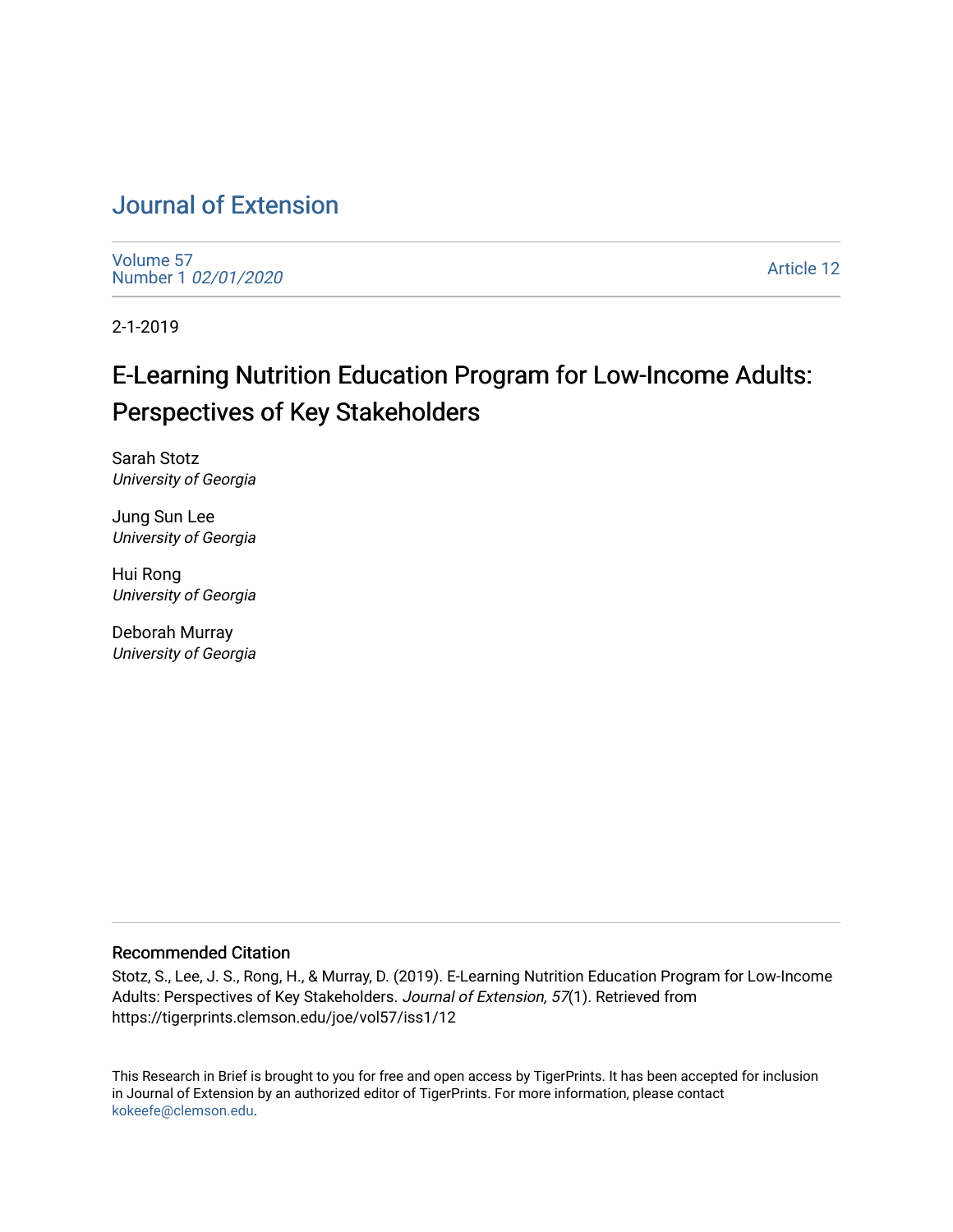

# **E-Learning Nutrition Education Program for Low-Income Adults: Perspectives of Key Stakeholders**

#### **Abstract**

Through focus group interviews, we examined the perceptions of Extension peer nutrition educators (*n* = 6) and low-income adults ( $n = 8$ ) regarding the feasibility of an e-learning nutrition education program, titled Food eTalk, tailored to Georgians eligible for Supplemental Nutrition Assistance Program Education (SNAP-Ed). Findings indicated two themes: (a) Participants have regular smartphone-based Internet access, and nutrition education e-learning programs should be designed to match typical smartphone use patterns and (b) recommendations to increase Food eTalk engagement involve carefully selected content and consideration to mandate SNAP-Ed participation. These findings are informing user-centered development of Food eTalk and may be of use to others creating such programs.

**Keywords:** [Supplemental Nutrition Assistance Program Education \(SNAP-Ed\)](https://joe.org/search-results.php?cx=010816128502272931564%3Aopgn_voyplk&cof=FORID%3A10&ie=UTF-8&q=Supplemental Nutrition Assistance Program Education (SNAP-Ed)&sa=Search+JOE#1039\), [nutrition education](https://joe.org/search-results.php?cx=010816128502272931564%3Aopgn_voyplk&cof=FORID%3A10&ie=UTF-8&q=nutrition education&sa=Search+JOE#1039\), [e](https://joe.org/search-results.php?cx=010816128502272931564%3Aopgn_voyplk&cof=FORID%3A10&ie=UTF-8&q=e-learning&sa=Search+JOE#1039\)[learning](https://joe.org/search-results.php?cx=010816128502272931564%3Aopgn_voyplk&cof=FORID%3A10&ie=UTF-8&q=e-learning&sa=Search+JOE#1039\), [online learning](https://joe.org/search-results.php?cx=010816128502272931564%3Aopgn_voyplk&cof=FORID%3A10&ie=UTF-8&q=online learning&sa=Search+JOE#1039)

**Sarah Stotz** PhD Student [sastotz@uga.edu](mailto:sastotz@uga.edu) **Jung Sun Lee** Associate Professor [leejs@uga.edu](mailto:leejs@uga.edu)

**Hui Rong** PhD Student [rhui@uga.edu](mailto:rhui@uga.edu)

**Deborah Murray** Associate Dean for Cooperative Extension and Outreach [dmurray@uga.edu](mailto:dmurray@uga.edu) [@UGAFACSEXT](https://twitter.com/UGAFACSEXT)

University of Georgia Athens, Georgia

## **Introduction**

The U.S. Department of Agriculture (USDA) Supplemental Nutrition Assistance Program (SNAP), through its SNAP Education (SNAP-Ed) initiative, provides financial grant support for individual states' nutrition education programs and supports educational programs specifically for individuals who live at ≤185% of the federal poverty level or who are eligible for SNAP through other means-tested public assistance programs. Guidance for grantees suggests that innovative and cost-effective nutrition education approaches be employed and rigorously evaluated. Grantees must aim to help achieve the USDA SNAP-Ed goal of improving the likelihood that persons eligible for SNAP will make healthful choices within a limited budget and choose active lifestyles consistent with the Dietary Guidelines for Americans and My Plate (U.S Department of Agriculture Food and Nutrition Service, 2016). One innovative way to reach the target audience may be via online e-learning (electronic learning) programs. Free WiFi access in many public spaces and affordable mobile devices that can be used to access the Internet have afforded limited-income individuals regular Internet access (Pew Research ©2019 Extension Journal Inc. 1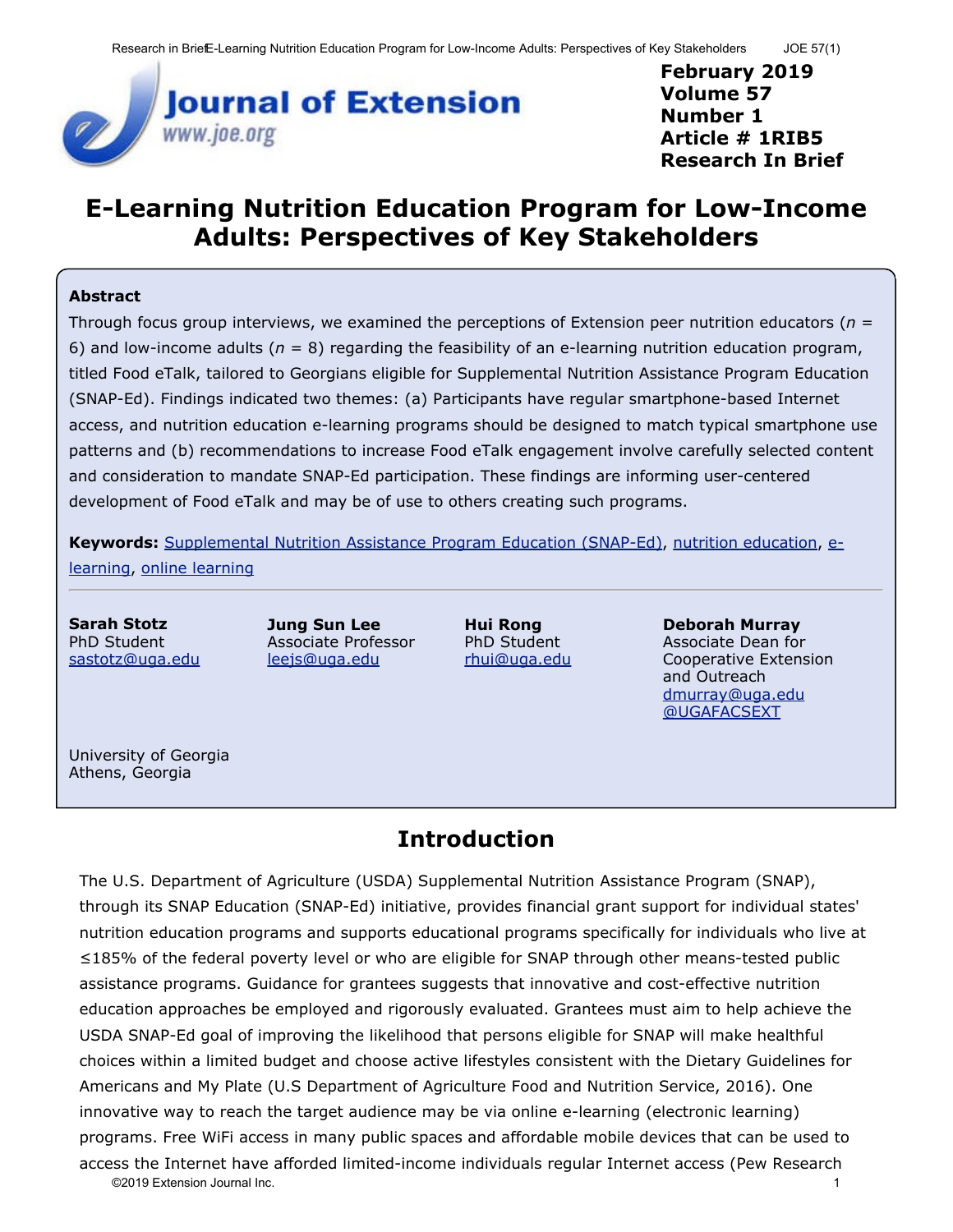Center, 2018). As access to the Internet becomes increasingly available for low-income audiences, more evidence-based nutrition education resources should be offered online. Research in Brief **E-Learning Nutrition Education Program for Low-Income Adults** JOE 57(1)

### **Background**

Nutrition education involves any combination of educational strategies, accompanied by environmental supports, designed to facilitate voluntary adoption of food choices and nutrition behaviors that are conducive to wellness (Contento, 2010). Online education, in the form of e-learning environments, has the potential to expand outreach and lessen barriers related to attending traditional face-to-face nutrition education classes (Neuenschwander, Abbott, & Mobley, 2012; Swindle, Ward, Whiteside-Mansell, Bokony, & Pettit, 2014).

Researchers already have begun to explore use of the Internet to provide nutrition education to lowincome Americans, with promising results (Au, Whaley, Rosen, Meza, & Ritchie, 2016; Lohse, Belue, Smith, Wambolt, & Cunningham-Sabo, 2015; Neuenschwander, Abbott, & Mobley, 2013). Previously, to explore the idea of providing online nutrition education, we conducted a qualitative key-informant needs assessment that included interviews with 10 professional nutrition educators who had extensive experience working with SNAP-Ed–eligible Georgians (Stotz, Lee, Rong, & Murray, 2017). Our findings suggested that neither the need for access to the Internet nor the need for digital literacy would be barriers to the program's success and that content should focus on recipes and step-by-step instructions rather than general advice such as "eat less salt." Interviewees were concerned about participants' motivation to engage in an e-learning program and suggested that "entertaining" features, videos, and external incentives may increase motivation to engage (Stotz et al., 2017). The purpose of the study we report here was to further inform the development of an innovative, evidencebased online nutrition education program tailored to SNAP-Ed–eligible Georgians, titled Food eTalk. Our principle research question was this: What is the feasibility—specific to accessibility, literacy, and content—of an online nutrition education e-learning program for SNAP-Ed–eligible Georgians from the perspectives of University of Georgia (UGA) Extension peer educators and SNAP-Ed–eligible Georgians? A review of the literature helped us construct this question, and the focus on accessibility, literacy, and content mirrored that of similar research projects undertaken during the needs assessment phase of online nutrition education program development (Atkinson, Billing, Desmond, Gold, & Tournas-Hardt, 2007; Case & Cluskey, 2011). Perspectives of the Extension peer educators and program participants we interviewed may be of interest to the wider Extension audience.

### **Methods**

We employed a single-case study design (Stake, 1995) for our project. Because of its flexibility and rigor, the case study approach is valuable to health science researchers for developing and evaluating programs (Yin, 2003). We defined the unit of analysis (Stake, 1995) as the prototype of the e-learning course Food eTalk. The study was one component of a multiphase case study of the design, development, dissemination, and evaluation of Food eTalk (Stotz & Lee, 2018; Stotz, Lee, & Hall, 2018; Stotz et al., 2017). The prototype content of Food eTalk was adapted from a Georgia-based, validated nutrition education curriculum (Hanula, 2009). Specifically, since 2009, UGA Extension has offered classroom-based nutrition education classes for low-income Georgian families across the state using the validated nutrition education curriculum Food Talk. The six-session Food Talk curriculum is

©2019 Extension Journal Inc. 1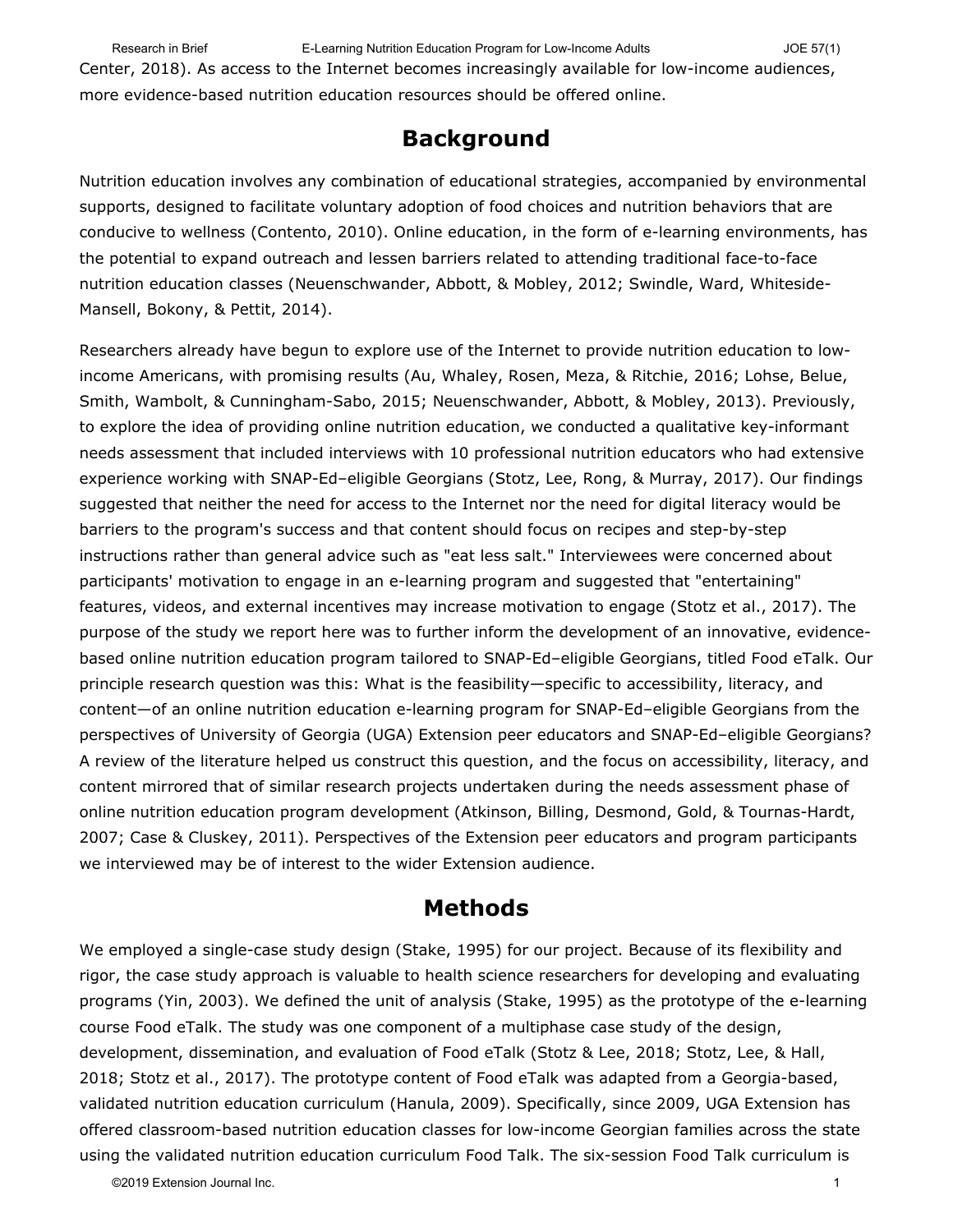based on the health belief model (Janz & Becker, 1984) and is intended to help improve the nutrition of low-income families in Georgia (Hanula, 2009). The Food eTalk prototype lesson drew from the Food Talk curriculum, focusing on healthful eating principles and food resource management through interactive e-learning activities and didactic lessons with voiceovers. Research in Brief **E-Learning Nutrition Education Program for Low-Income Adults** JOE 57(1)

# **Study Design and Sample**

The UGA Institutional Review Board approved our study. We collected data through semistructured focus group interviews with UGA Extension peer nutrition educators and SNAP-Ed–eligible individuals in two urban counties in Georgia (*N* = 14, average age 49.6 ± 9.7 years, 93% female, 50% Black). We used a sampling technique involving purposive maximum variation sampling (Maxwell, 2004; Patton, 1980) in order to include participants from diverse backgrounds. Two of our four focus groups comprised UGA Extension–employed peer educators (*n* = 6) whose job responsibilities included teaching the classroom-based Food Talk curriculum to low-income Georgians. The other two focus groups comprised SNAP-Ed–eligible Georgians (*n* = 8) recruited from a Georgia safety-net medical clinic. Participants received no incentive for their participation.

# **Data Collection Procedures**

Focus group interviews (Harris et al., 2009) served as the data collection method. Focus groups are often used to inform the design and implementation of programs and may be used as part of a larger study (Roulston, 2010). The nature of a focus group, where the participants outnumber the researcher, can deliberately upset the anticipated power dynamic between researcher and participant, and intentional conversation among participants, rather than only between researcher and participants, is encouraged (Roulston, 2010). Our semistructured focus group moderator guide included three sections covering access, literacy, and content. Questions included "Tell me about your access to the Internet," "How do you feel about using the Internet?," and "Help me understand what kind of nutrition-related topics you like to learn more about." Each focus group interview included presentation of the Food eTalk prototype lesson (see Figure 1) to facilitate participant discussion of initial impressions of the prototype.

#### **Figure 1.**

Prototype Example of Food eTalk Lesson Used to Elicit Conversation During Focus Group Sessions

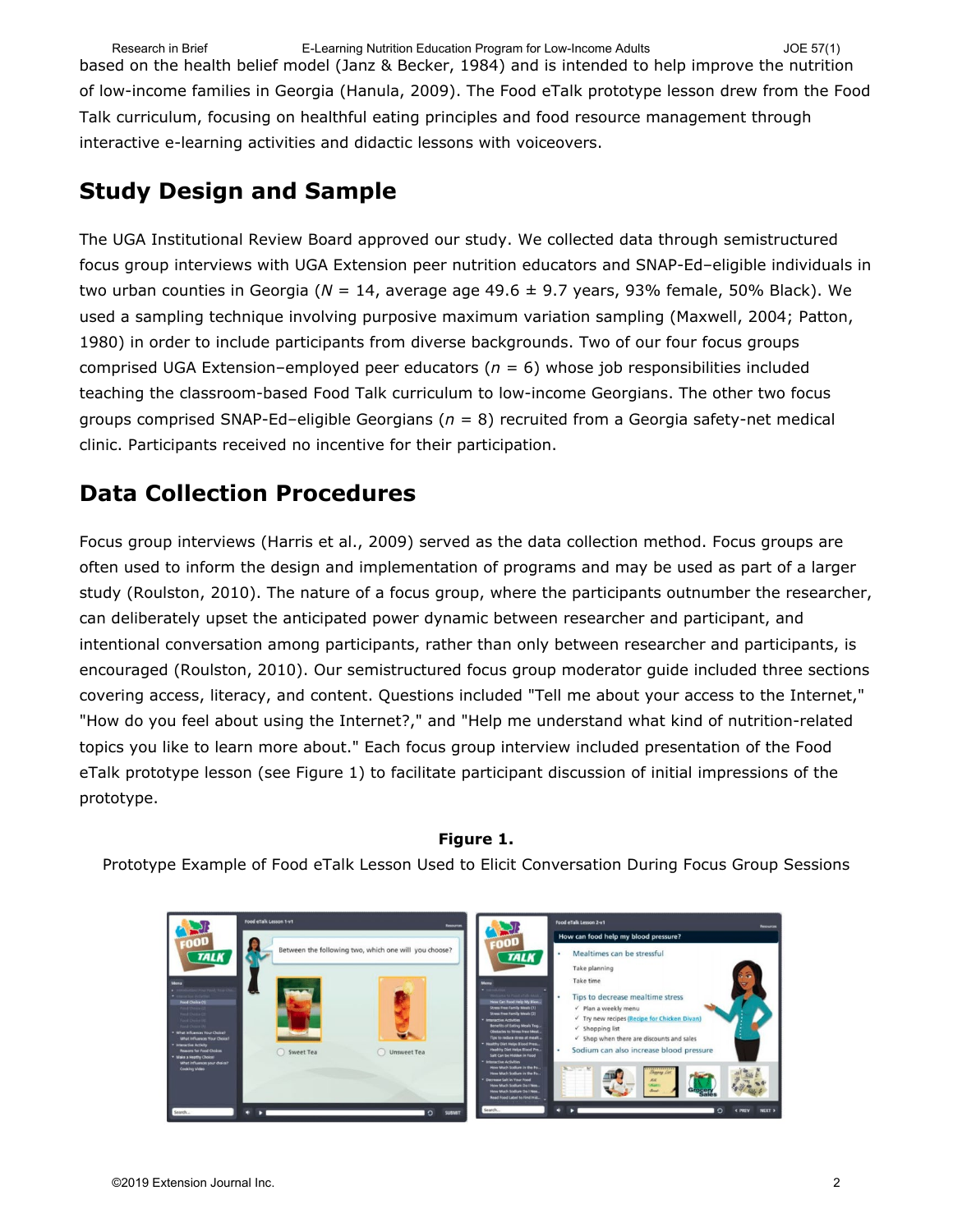### **Analytical Process**

The interviews were digitally recorded and transcribed verbatim. We coded the interview transcriptions by using the constant comparison method (Charmaz, 2014), which facilitated construction of code categories and then identification of common themes across the focus groups. We coded the data by various quotation segments depending on context of the quotation (Saldaña, 2012) and digitalized the process using Atlas.ti (Mac Version 1.0) (Paulus, Lester, & Deptster, 2014).

## **Findings**

Our findings are organized by two primary themes, constructed from both deductive and inductive analysis. We elaborate on those themes herein, providing sample quotations for associated subthemes in Tables 1 and 2.

### **Internet Access**

The first theme addressed the aspect of the research question concerning access to the Internet and digital literacy. Our findings suggested that SNAP-Ed–eligible Georgian adults have regular smartphone-based Internet access. No concerns about digital literacy arose during the focus group sessions, so discussion centered more on Internet access and use. Participants said that they, and most of their family members and acquaintances, had reliable access to the Internet, typically through their smartphones. Participants expanded on how they accessed the Internet using their smartphones, emphasizing that they found free WiFi in public spaces such as restaurants, libraries, and schools and typically used their smartphones many times a day for "really short" bouts of time online. Participants indicated that the asynchronous accessibility of smartphone-based learning might mitigate barriers associated with attending traditional classroom-based education opportunities, such as lack of transportation, variable work schedules, and lack of childcare.

#### **Table 1.**

Participant Quotations Describing Their Internet Access Relative to E-Learning Nutrition Education

| <b>Subtheme</b>                            | <b>Quotation</b>                                                                                                                                                             |
|--------------------------------------------|------------------------------------------------------------------------------------------------------------------------------------------------------------------------------|
|                                            | Breadth of access The majority of everybody have the smartphones.                                                                                                            |
| Access habits                              | The cell phone is really quick, personally for me. I just look at it to glance, pull up what I need to pull<br>up really quick, and I am, like, ready to go.                 |
| Benefits of<br>smartphone-<br>based access | That would eliminate [the problem of not having] transportation, you know, so having<br>[Food eTalk] on your phone would definitely be a plus for a lot of the women or men. |
|                                            | [Online access] was good because it allowed me to set my own schedule, you know,<br>so that is what I liked about it.                                                        |

## **Recommendations to Increase Program Engagement**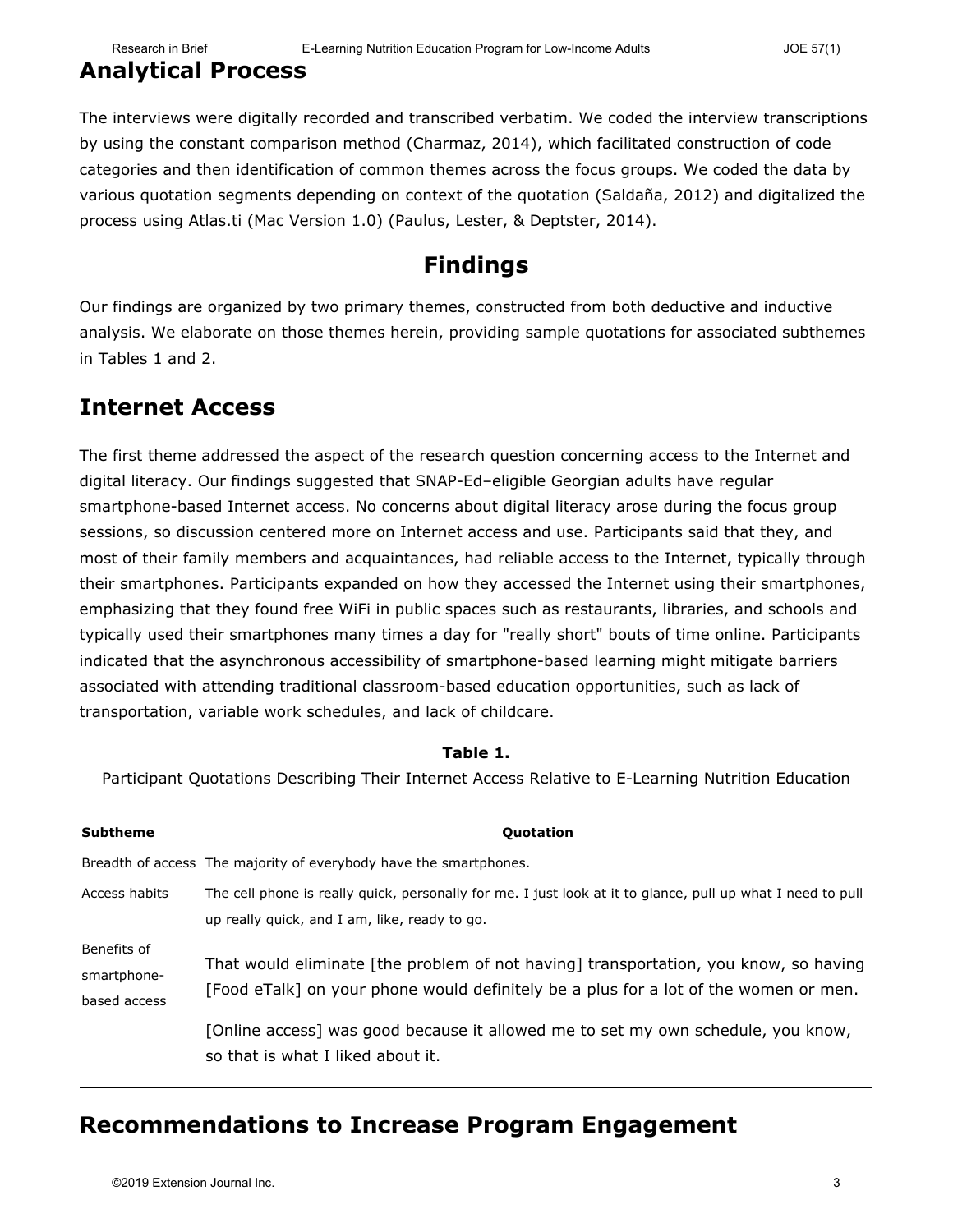The second major theme, which arose from our aim to explore focus group participants' content preferences, related to program engagement. This was an inductive theme, as it emerged from participant-led discussion during the focus group sessions. Essentially, the strongest finding we encountered when exploring preferences of content among the participants was their concern that people may have very little motivation to engage in a voluntary nutrition education e-learning program and that featuring desirable content or mandating the program for SNAP beneficiaries may be key ways to increase engagement. Research in Brief **E-Learning Nutrition Education Program for Low-Income Adults** JOE 57(1)

Participants verbalized concerns that people would not engage in Food eTalk because of limitations on time, lack of interest, "laziness," and low perceived susceptibility to nutrition-related health issues. They suggested tailoring Food eTalk content to the specific interests and needs of the priority audience as the best way to increase program engagement. Suggested subject matter for content included foodrelated topics that garner media attention as well as nutrition plans for ameliorating diseases such as diabetes, hypertension, and weight loss. Participants also suggested enhancing the learner's sense of potential risk by including scenarios involving actors/images with which learners might identify. Additionally, both groups of SNAP-Ed–eligible interviewees discussed concerns about food safety and food production systems and expressed confusion about these topics.

As another means for mitigating potentially low motivation to engage in e-learning nutrition education, both peer educators and SNAP-Ed–eligible Georgians discussed the idea of establishing government mandates related to nutrition education for SNAP beneficiaries and suggested that taking such action would be a plausible and effective way to ensure engagement in Food eTalk.

#### **Table 2.**

#### Participant Quotations Describing Ideas for Increasing E-Learning Nutrition Education Program Engagement

| Subtheme                     | Quotation                                                                                                         |
|------------------------------|-------------------------------------------------------------------------------------------------------------------|
| Content on "hot"             | What I learned on that [documentary] was that they are feeding-it used to be that our cattle                      |
|                              | topics" featured in the would graze and eat grass back in the day, but now they are just force-feeding them grain |
| media                        | so, you know, we are a grain-fed country now, it looks like, and that is probably where a lot of,                 |
|                              | where the obesity is coming from.                                                                                 |
| Risk awareness               | Diabetes, because so many of us, when we get the WIC or just anything period, we are not                          |
|                              | taught that you can get diabetes at a young age.                                                                  |
| Scenario-based               | They want it to look like they look, you know, like "someone who has been in the same situation                   |
| content                      | as me."                                                                                                           |
| Content on food              | Another thing about the farm raised salmon—they said it had too much aluminum and all them                        |
| safety                       | steroids and all the stuff that they put into the water, and the mercury too. I worry about the                   |
|                              | mercury.                                                                                                          |
| Mandate                      | This is my opinion, but I think that anyone who takes food stamps or has to use those, and I                      |
|                              | don't see anything in the world wrong with them if you need them, but I think that they should                    |
|                              | have to look at [the educational materials]. I think it should be mandatory that they watch a                     |
|                              | nutritional video or something educational. This would have helped me so much. In my younger                      |
|                              | years—when you are young, you just don't think about it, until you know as much as you do                         |
| ©2019 Extension Journal Inc. | 4                                                                                                                 |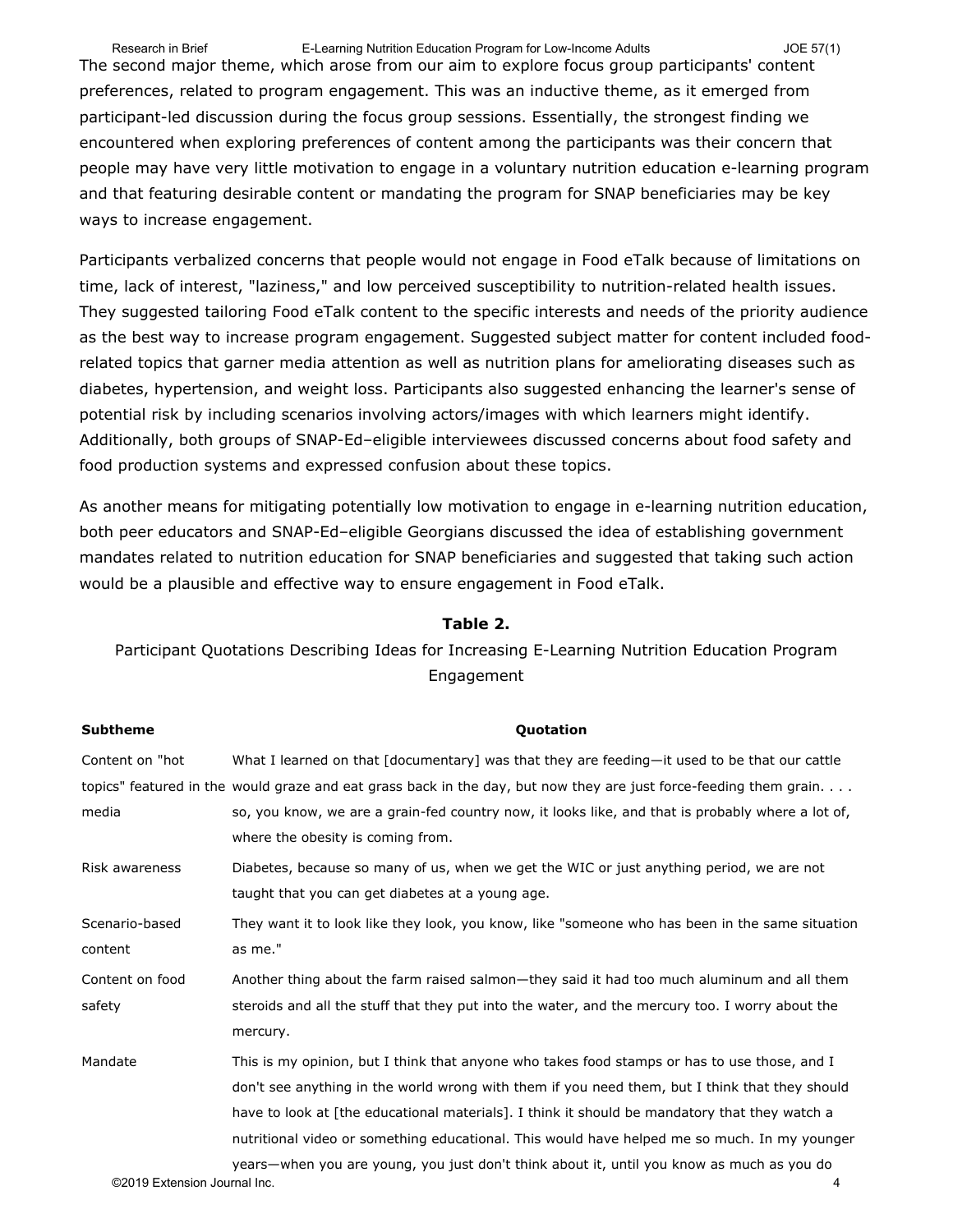Research in Brief **E-Learning Nutrition Education Program for Low-Income Adults** JOE 57(1)

when you get older. But maybe force the education on some people. That is a mean thing to say, but it would probably help a lot of people, and it might even save lives.

If it's like WIC, where, you know, you have to enroll in a class or education before you can even get your vouchers—because if they know they wasn't going to get their EBT without it, then they wouldn't make up excuses about not doing the education; they'd just do it.

*Note*. WIC = Special Supplemental Nutrition Program for Women, Infants, and Children. EBT = electronic benefits transfer.

## **Discussion**

There were no noteworthy differences in the findings between peer educators and SNAP-Ed–eligible focus group participants. This lack of variation was generally expected as the model of employing peer educators encourages that these individuals live within the communities of the SNAP-Ed–eligible audiences served.

A pragmatic first step for determining the feasibility of an online e-learning nutrition education program tailored to the needs of SNAP-Ed–eligible Georgians was to understand Internet accessibility from the perspective of the priority audience. Literature has suggested that low-income individuals have increasing access to the Internet (Pew Research Center, 2018; Smith, 2015), and this suggestion is indeed supported by our findings. Though they also were asked about digital literacy, participants in our focus groups had no concerns that lack of digital literacy would be a barrier to participation in elearning opportunities. Design theory related to online learning, such as e-learning and m-learning (mobile learning), highlights the importance of determining which device is most commonly used among targeted learners (Koole, 2009; Moore et al., 2011). Given that one of the most common devices used by SNAP-Ed–eligible Georgians to access the Internet is a mobile smartphone, m-learning design should support Food eTalk development. M-learning design theory suggests that short educational lessons that are easy to stop and start frequently best serve the audience as this format likely aligns best with the way most people typically use their smartphones (Koole, 2009).

As is the nature of qualitative research, inductive findings often emerge, and in our study the topic of "content" was overshadowed by study participants' concerns about lack of motivation to engage in Food eTalk. Participants thought low motivation to engage in Food eTalk would be a formidable barrier to the program's success, and this concern is supported by the literature (Case & Cluskey, 2011; Stotz et al., 2018; Stotz et al., 2017). Two primary ways to increase motivation arose from the focus group discussions: tailoring content to intentionally pique interest of the intended audience and mandating the program for SNAP beneficiaries.

Typically USDA SNAP-Ed nutrition content emphasizes core USDA messages related to choosing low-fat dairy items and increasing consumption of fruits, vegetables, and whole-grain foods (U.S Department of Agriculture Food and Nutrition Service, 2016). Our focus group findings indicate that the priority audience desires more in-depth nutrition information, including information on potentially controversial nutrition topics, disease-specific diet education, and "hot topics" in nutrition. Increased access to information through the Internet allows SNAP-Ed–eligible individuals who traditionally may have had limited access to information countless opportunities to access nutrition-related information and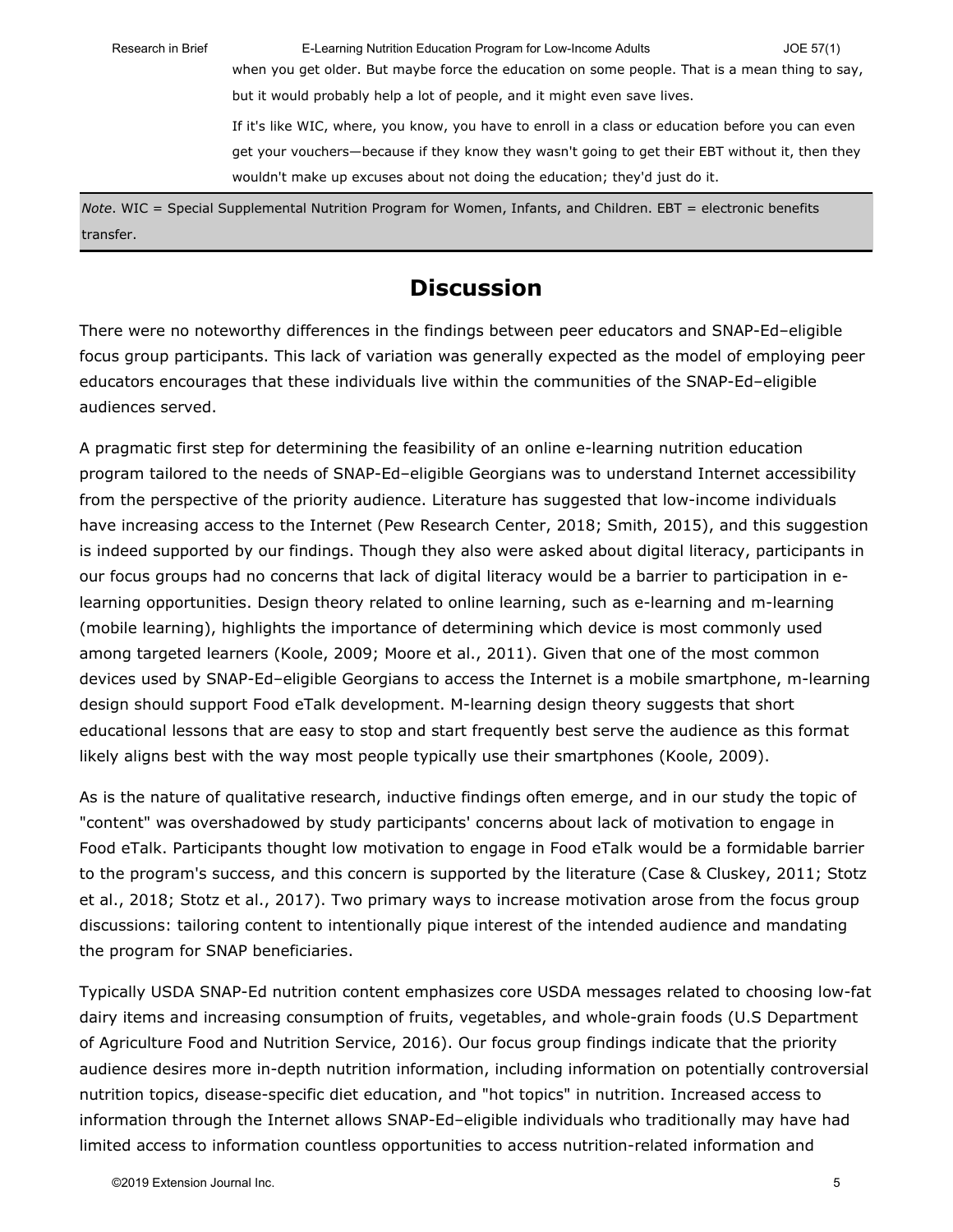misinformation. The topics related to food safety and food production systems discussed by the SNAP-Ed–eligible participants in our focus groups have large online presences through social media and foodrelated documentaries. Access to misinformation by this potentially vulnerable audience only strengthens the need for evidence-based online nutrition education resources focused on similar topics. Further, inclusion of audience-driven content of interest may serve to enhance target audience members' motivation to engage in a voluntary e-learning program. It is important for Extension educators and the policy makers Extension personnel may influence to recognize that provision of unbiased, evidence-based nutrition education on controversial topics in which the audience is interested would likely increase program engagement and strengthen the impact of the SNAP-Ed program for its beneficiaries. Research in Brief **E-Learning Nutrition Education Program for Low-Income Adults** JOE 57(1)

A plethora of policy-related concerns arise regarding participants' suggestions to make SNAP-Ed a prerequisite to or mandate for receiving SNAP benefits. Moreover, nutrition education literature and health behavior change theory support the idea that nutrition education is more effective when it intrinsically motivates and inspires learners so that knowledge leads to nutrition-related behavior change (Contento, 2010). Additionally, e-learning theory suggests that an effective way to increase motivation to engage in voluntary e-learning education programs is to ensure that the content provided is of interest to the priority audience (May, Brady, Van Offelen, & Johnson, 2014; Moore et al., 2011).

## **Conclusion**

Careful consideration of the format of and content in a voluntary e-learning nutrition education program tailored for SNAP-Ed–eligible adults is crucial for increasing the program's potential for success. Findings from our study with the Food eTalk prototype were used to inform further development of the e-learning program. Specifically, we carefully built in external motivating incentives, and we redesigned the entire interface of the program as mobile-first so that the program would be best optimized on a smartphone. Though the sample size in our study was small, our findings are part of a larger case study addressing needs assessment, development, and evaluation aspects of the Food eTalk program (Stotz et al., 2018). Our research may help Extension professionals who have interest in e-learning for limited-income audiences during the preliminary steps of developing an elearning education program. Next steps include conducting rigorous formative and outcomes evaluation to establish the evidence base for Food eTalk.

#### **Acknowledgment**

Funding for the research described here was provided by USDA SNAP-Ed.

## **References**

Atkinson, N. L., Billing, A. S., Desmond, S. M., Gold, R. S., & Tournas-Hardt, A. (2007). Assessment of the nutrition and physical activity education needs of low-income, rural mothers: Can technology play a role? *Journal of Community Health*, *32*(4), 245–267.<http://doi.org/10.1007/s10900-007-9047-7>

Au, L. E., Whaley, S., Rosen, N. J., Meza, M., & Ritchie, L. D. (2016). Online and in-person nutrition education improves breakfast knowledge, attitudes, and behaviors: A randomized trial of participants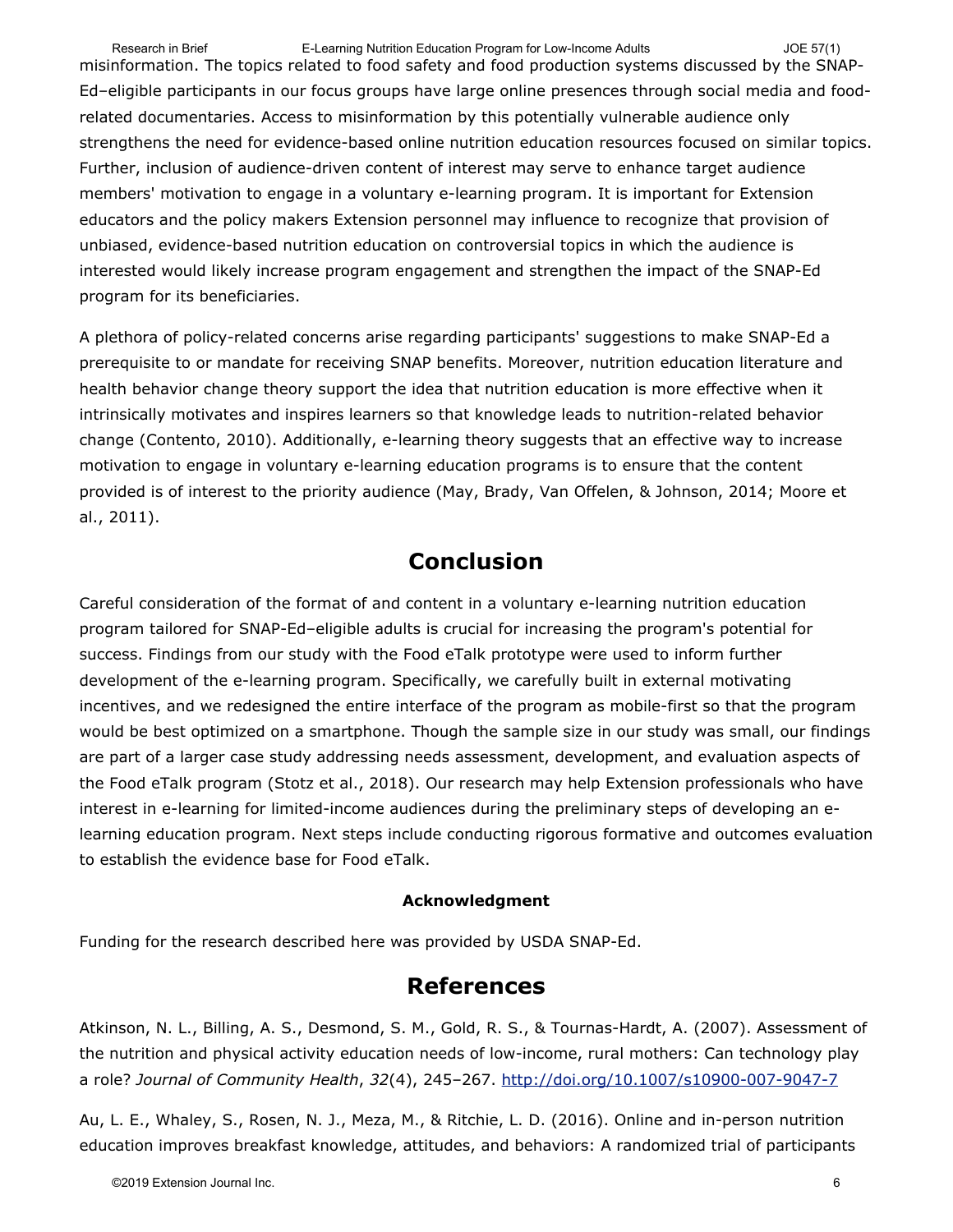in the Special Supplemental Nutrition Program for Women, Infants, and Children. *Journal of the Academy of Nutrition and Dietetics*, *116*(3), 490–500. <http://doi.org/10.1016/j.jand.2015.10.012> Research in Brief **E-Learning Nutrition Education Program for Low-Income Adults** JOE 57(1)

Case, P., & Cluskey, M. (2011). Online nutrition education: Enhancing opportunities for limitedresource learners. Are learners ready for online nutrition education? *Journal of Extension*, *49*(6), Article 6RIB5. Available at:<https://joe.org/joe/2011december/rb5.php>

Charmaz, K. (2014). *Constructing grounded theory* (2nd ed.). Los Angeles, CA: SAGE Publications.

Contento, I. (2010). *Nutrition education: Linking theory, research and practice* (2nd ed.). Sudbury, MA: Jones and Bartlett Publishers.

Hanula, G. M. (2009). *Evaluation of a community nutrition intervention to decrease hypertension risk* (Doctoral dissertation, University of Georgia). Retrieved from [http://dbs.galib.uga.edu/cgi](http://dbs.galib.uga.edu/cgi-bin/getd.cgi?userid=galileo&serverno=18&instcode=publ&_cc=1)[bin/getd.cgi?userid=galileo&serverno=18&instcode=publ&\\_cc=1](http://dbs.galib.uga.edu/cgi-bin/getd.cgi?userid=galileo&serverno=18&instcode=publ&_cc=1)

Harris, J. E., Gleason, P. M., Sheean, P. M., Boushey, C., Beto, J. A., & Bruemmer, B. (2009). An introduction to qualitative research for food and nutrition professionals. *Journal of the American Dietetic Association*, *109*(1), 80–90.<http://doi.org/10.1016/j.jada.2008.10.018>

Janz, N., & Becker, M. (1984). The health belief model: A decade later. *Health Education and Behavior*, *11*(1), 1–47.

Koole, M. L. (2009). A model for framing mobile learning. In M. Ally (Ed.), *Mobile learning: Transforming the delivery of education and training.* Saskatchewan, Canada: AU Press.

Lohse, B., Belue, R., Smith, S., Wambolt, P., & Cunningham-Sabo, L. (2015). About eating: An online program with evidence of increased food resource management skills for low-income women. *Journal of Nutrition Education and Behavior*, *2*. <http://doi.org/10.1016/j.jneb.2015.01.006>

Maxwell, J. A. (2004). *Qualitative research design: An interactive approach* (2nd ed.). Thousand Oaks, CA: SAGE Publications.

May, J. K., Brady, A., Van Offelen, S., & Johnson, B. (2014). Simply good cooking: Online curriculum for the interactive SNAP-Ed classroom. *Journal of Nutrition Education and Behavior*, *46*(1), 85–87. <http://doi.org/10.1016/j.jneb.2013.04.257>

Moore, J., Dickson-Deane, C., & Galyen, K. (2011). elearning, online learning, and distance learning environments: Are they the same? *Internet and Higher Education*, *14*(2), 129–135.

Neuenschwander, L. M., Abbott, A., & Mobley, A. R. (2012). Assessment of low-income adults' access to technology: Implications for nutrition education. *Journal of Nutrition Education and Behavior*, *44*(1), 60–65. <http://doi.org/10.1016/j.jneb.2011.01.004>

Neuenschwander, L. M., Abbott, A., & Mobley, A. R. (2013). Comparison of a web-based vs in-person nutrition education program for low-income adults. *Journal of the Academy of Nutrition and Dietetics*, *113*(1), 120–126.<http://doi.org/10.1016/j.jand.2012.07.034>

Patton, M. Q. (1980). *Qualitative evaluation methods*. Thousand Oaks, CA: SAGE Publications.